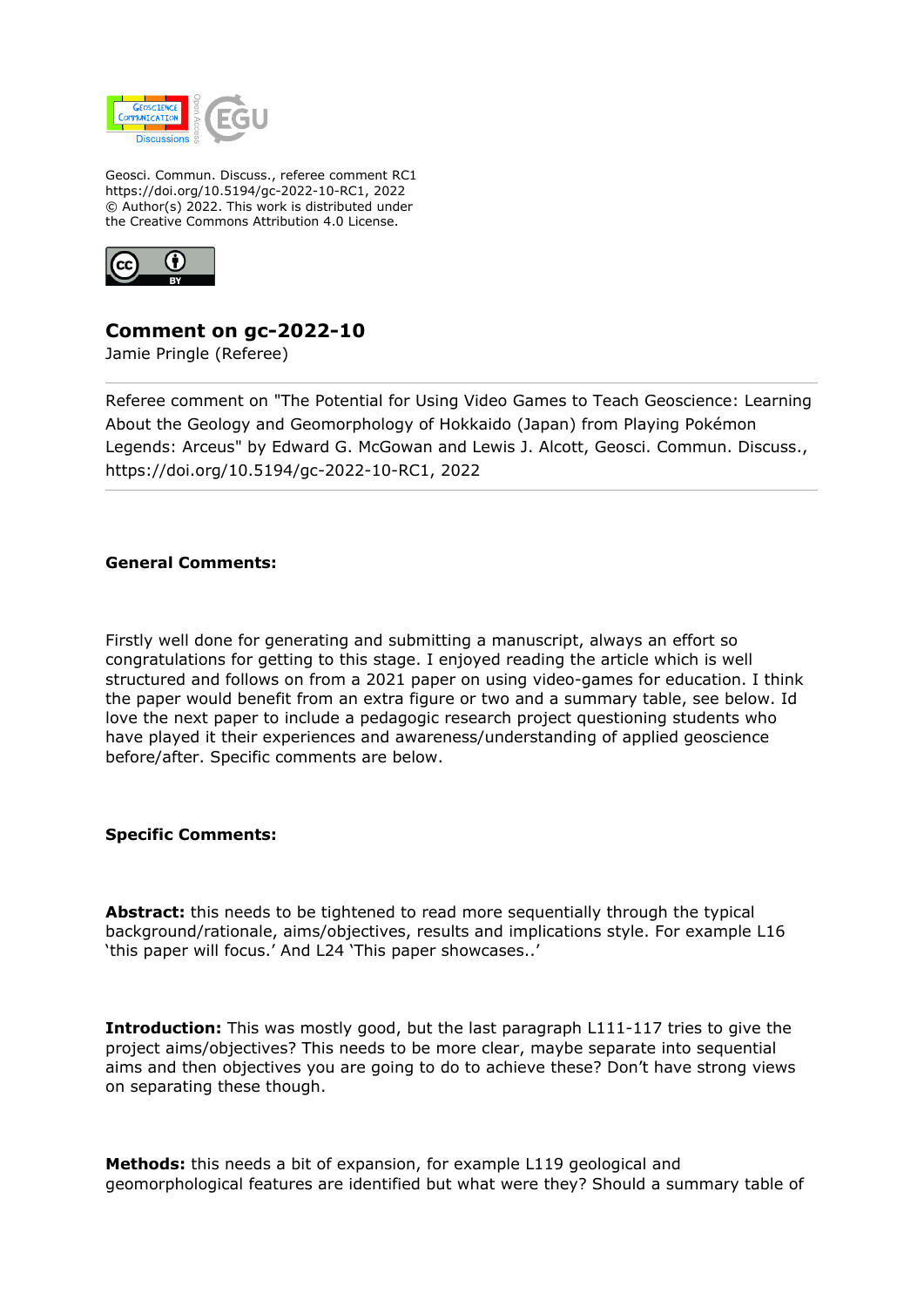these be given as per the volcanoes in the closely-related https://gc.copernicus.org/articles/4/11/2021/ paper?

**Results:** This isn't named, presumably section3? Should each section have an illustrated figure? E.g. 3.1 Obsidian Fields doesn't have one? You should also cross-reference more the different sections with either the location map or the figures more and see preceding point.

**Discussion:** L307 you mention use of this for volcanology, hazard-mitigation, economic geology and more but you don't really explicitly state this. Is it worth adding a table listing these and where they can be found in the game or indeed in this ms? L340 You mention about some of the drawbacks of direct comparisons of gaming versus reality in this paragraph but this could be expanded I think.

**Conclusion:** This should be re-ordered into the more conventional sequential paragraphs of summary, limitations and next steps.

**Appendices:** Im surprised you haven't included a web-link or similar to the game for readers to find out more information about it? Im presuming that you cant record short clips and have these as Supplementary Resources to the paper for readers? Would be useful to include I think.

**References:** Havent cross-checked that all present in ref list and vice versa can you do so please?

**Table –** see the 2021 reference paper for a summary table of features found in the game and their subdivision of realistic/unrealistic subdivisions. This would be useful for you to reproduce here Im thinking?

**Figures:** see technical comments below to add more detail to respective figure captions and cross-reference to sitemap (which should have the respective named sections annotated). Also – have you permission to reproduce the respective photographs in your manuscript?

## **Technical Comments:**

Suggested edits: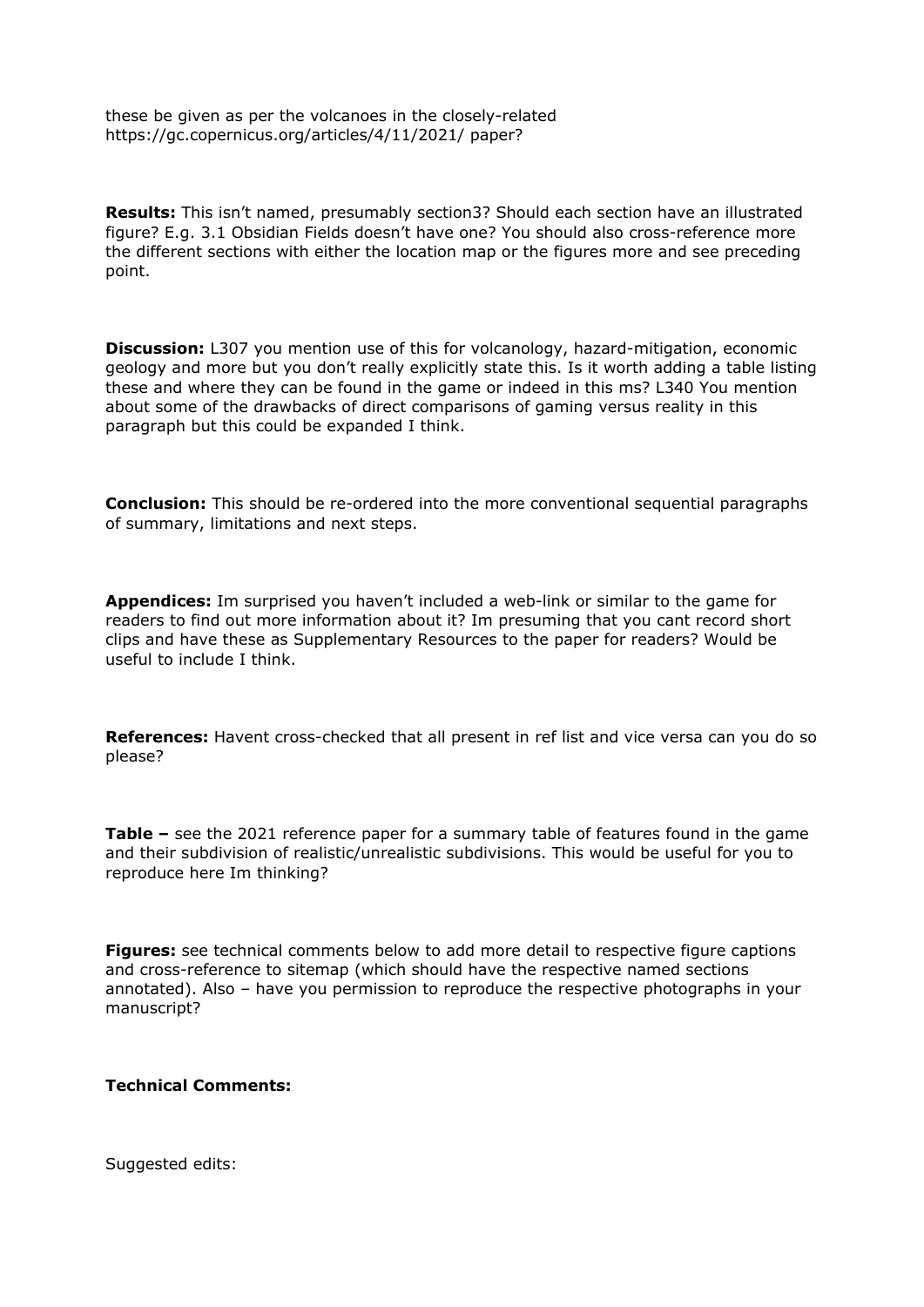L24, should this sentence be back with L16? Needs tightening

L52, comma after 'matter'

L119 'Authors identified geological and geomorphological features', what were they as you weren't explicit? Worth adding a table as per https://gc.copernicus.org/articles/4/11/2021/?

L140 'striking similarities can be seen' – of what? Please be specific, topographic? Element type? Similar to actual island? Etc etc.

L175 2 spaces after 'cobalt'

L198 space after 'Cape,tall'

L210 'as the fictional cape..', cross-reference to a figure?

L28 add 'the' after 'at'

L314 delete 'extreme'

L355 geosciences

Figure 1: **Topographic** maps comparisons of Hisui **Pokemon Legends** and Hokkaido**, Japan**. (A) Annotated in-game map of Hisui from Pokémon Legends: Arceus. Note the non-traditional angle of viewing and artistic style © The Pokémon Company (2022). (B) Terrain map of Hokkaido, Japan (Bourrichon, 2019). (C) Geological map of Hokkaido, Japan (Ayalew et al., 2011).

Figure 2: is (b) upside-down? (B) **Photograph of** dead larch trees,..

Figure 3: (B) **photograph of** coastal..